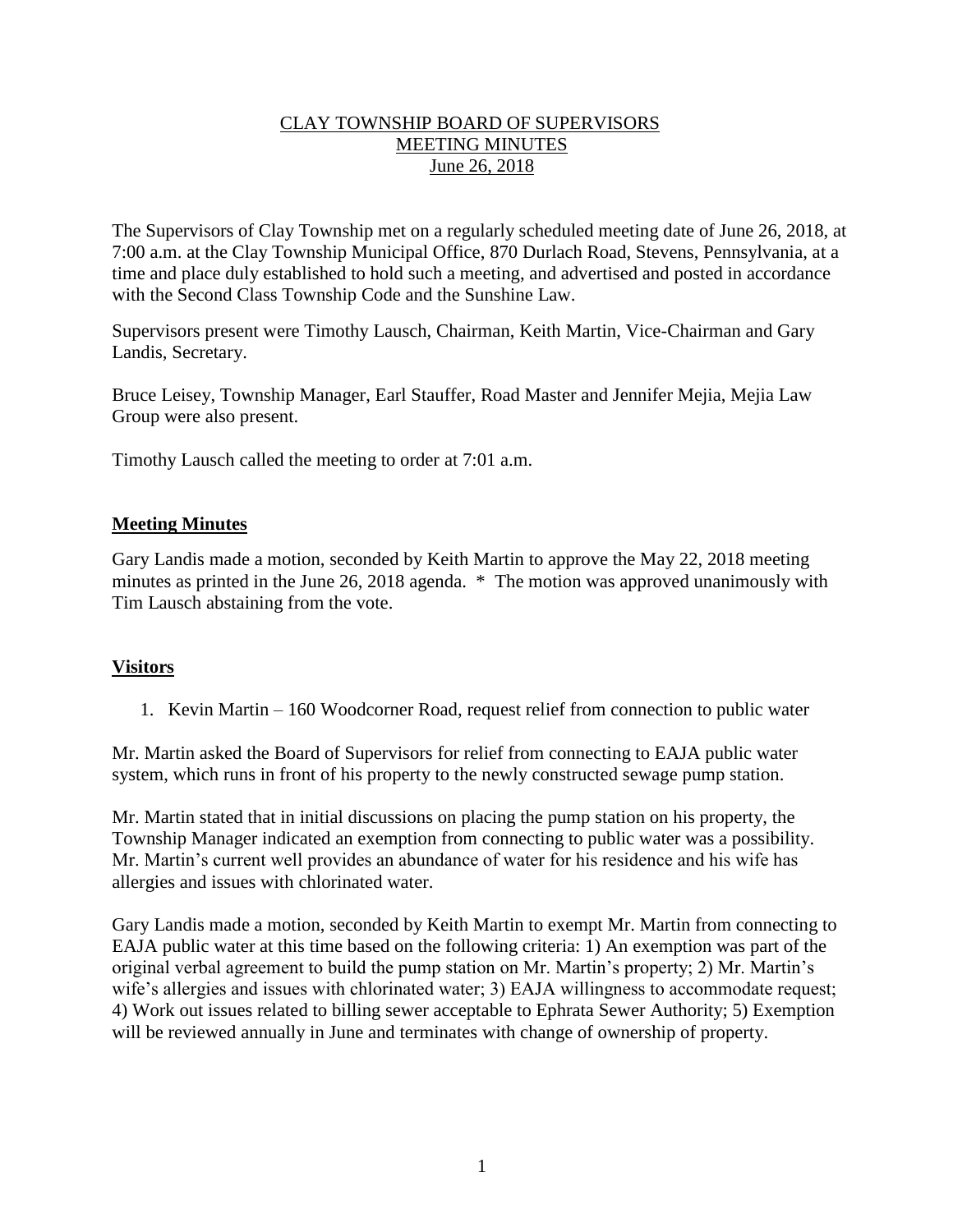2. Farm Master – Request for Time Extension to Connect to Public Water

Paul Eberly, Farm Master, is requesting an extension to connect to public water being run pass his business currently.

Mr. Eberly informed the Township Manager he is requesting additional time to connect, since this is his busy time of the season and he will have to dig up his parkin lot to get the public water into his building. He would prefer to make the connection this winter. Regulations require him to connect 90 days after notice of water is available and that deadline falls before winter.

Keith Martin made a motion, seconded by Gary Landis to grant a one-year extension from 6/26/18 for Farm Master to connect to public water. \* The motion was unanimously approved.

## **Engineer's Report**

None

## **Old Business**

1. Furnace Hill Road and Stony Lane Storm Water Issues

The Board of Supervisors was informed that Refreshing Mountain Camp has installed some of the diversion berms.

There was discussion on grading along Stony Lane to redirect water flowing onto Stony Lane from the Rolling Rock property on the north side of Stony Lane where it had gone in the past.

No decisions were made at this time.

#### **New Business**

1. Road Master Update

Earl Stauffer reviewed his report with the Board of Supervisors.

#### **Bills To Be Paid**

Keith Martin made a motion, seconded by Gary Landis to approve payment of General Fund bills in the amount of \$8,256.00. \* The motion was unanimously approved.